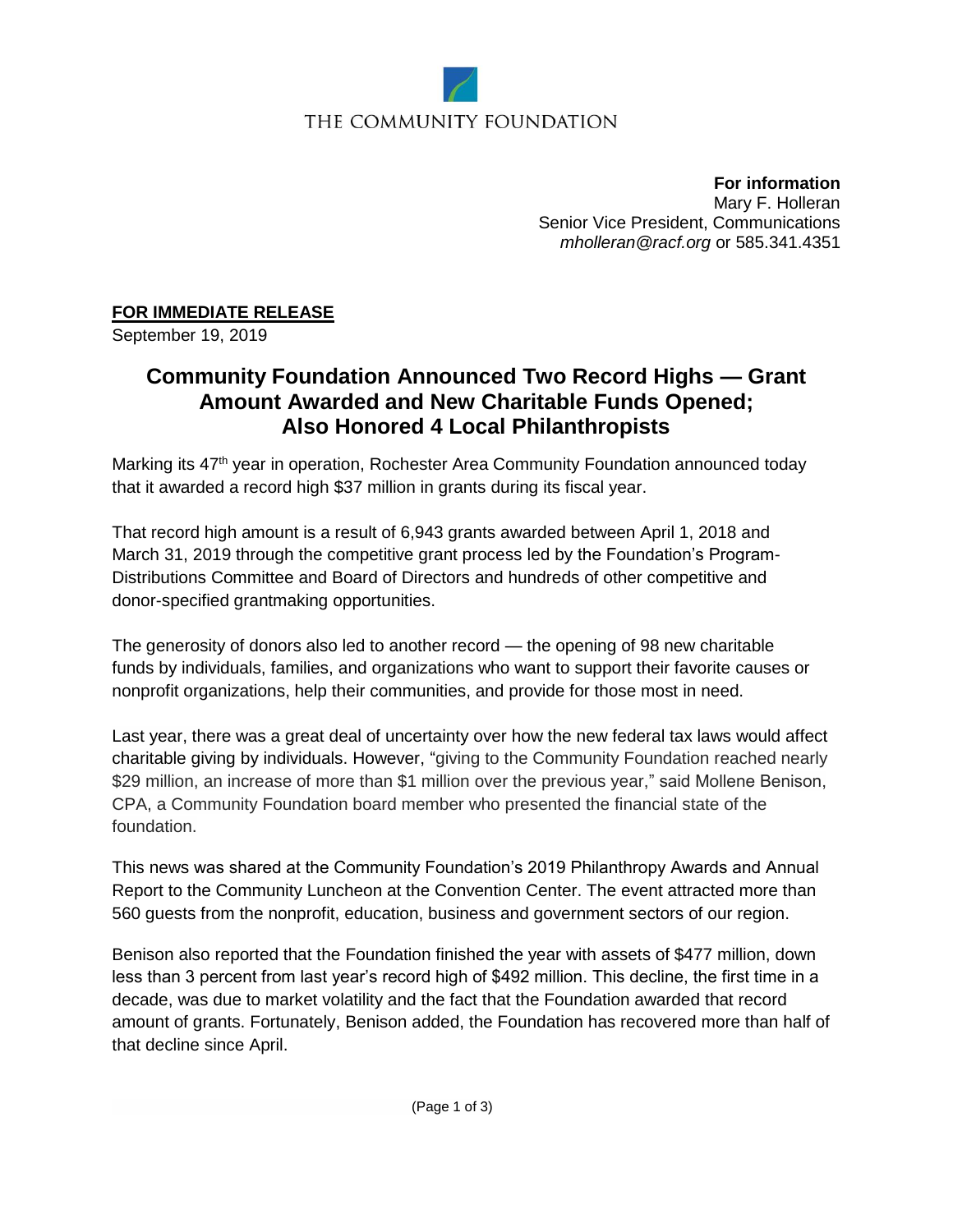

### THE COMMUNITY FOUNDATION

Building on the luncheon theme, "Writing Our Future — Together," President and CEO Jennifer Leonard provided an overview of the Foundation's work in the community, co-investments, and partnerships that are helping to tackle tough community issues.

"We're all part of Rochester's story — and central to its next chapter," Leonard said, pointing to partnerships that are informing action, investing in people, backing coalitions, creating livable spaces, delighting the senses through the arts, and leveraging history to improve the future.

Making change in our communities requires many people. She said that by backing coalitions and collective impact efforts "we will be stronger together." Leonard pointed to the progress of these coalitions that are working to achieve broad-scale change:

- ROC the Future, which is focusing on making improvements in education so every student from the very young through to high school and beyond can be successful in school and life;
- Rochester Monroe Anti-Poverty Initiative's collaborative efforts to increase income, make basic needs more affordable and accessible, and reduce concentrations of poverty;
- The newly formed Racial Equity and Justice Initiative, known as REJI, offers anti-racism training that is reaching representatives from every major City of Rochester department and 16 other public and private institutions;
- The New York Census Equity Fund, built by contributions from foundations across the state to help the U.S. Census reach hard-to-count populations, including locally;
- Geneva 2020, a cradle-to-career initiative like ROC the Future, which has raised the graduation rate for students in our region's second-poorest city, located in Ontario County; and
- RENEW (the former Rochester Safe and Efficient Homes Initiative), which along with many partners, has made nearly \$3 million in improvements to more than 200 city homes to make them safer, healthier and more energy efficient.

"You know, too often I hear that Rochesterians don't like to work together," said Leonard. "I hope you see that's just not the case."

She gave a shout out to ACT Rochester, which is marking its  $10<sup>th</sup>$  anniversary and whose website has been touted as a public utility to power data-driven discussion, debate, and decision-making in our region. "Strategic investments based on data and proven programs are working," Leonard said.

Four local philanthropists were honored by the Community Foundation during the luncheon:

**Clayton H. Osborne** received the Joe U. Posner Founders Award, the Foundation's highest honor.